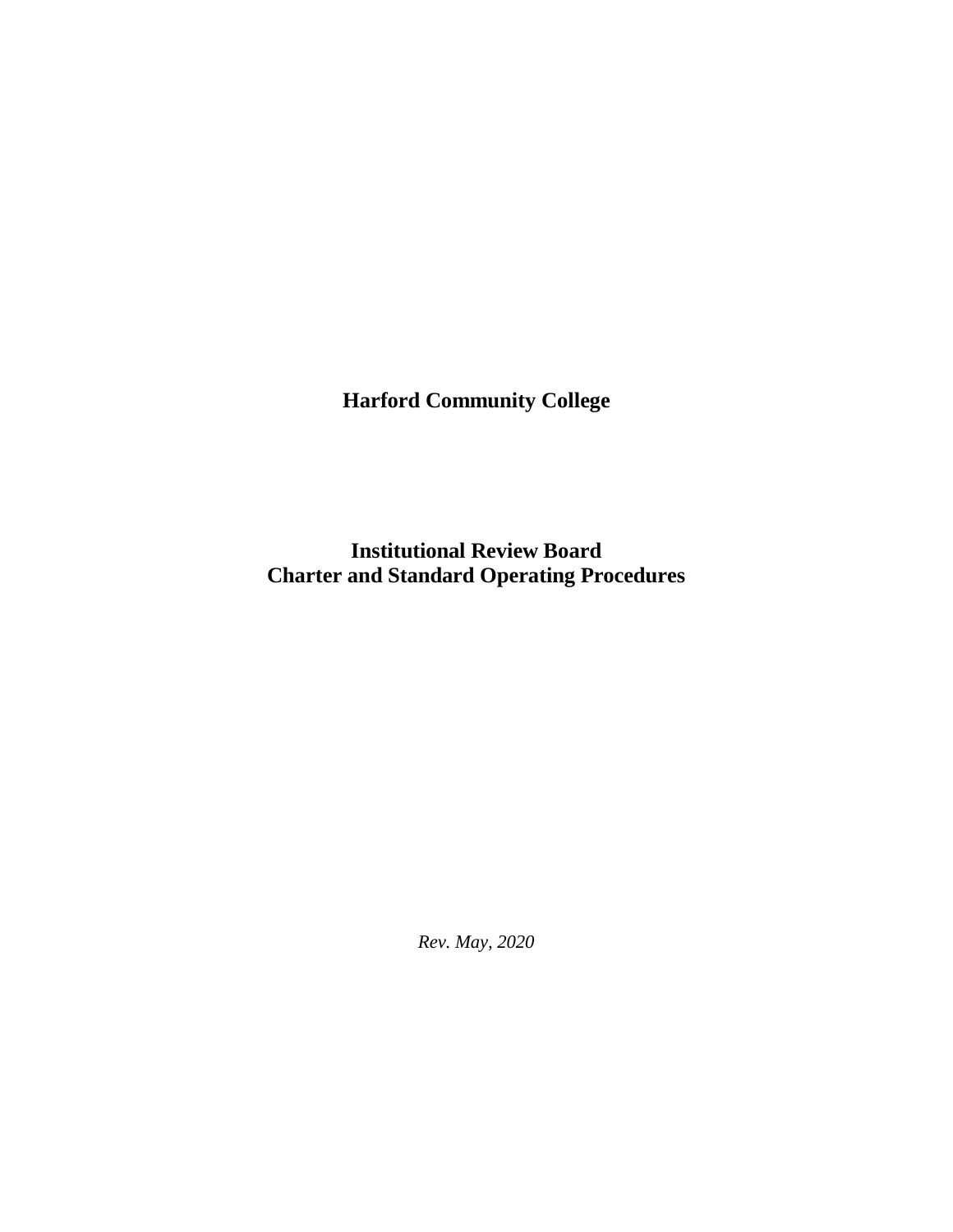# **Harford Community College Institutional Review Board Charter and Standard Operating Procedures**

# TABLE OF CONTENTS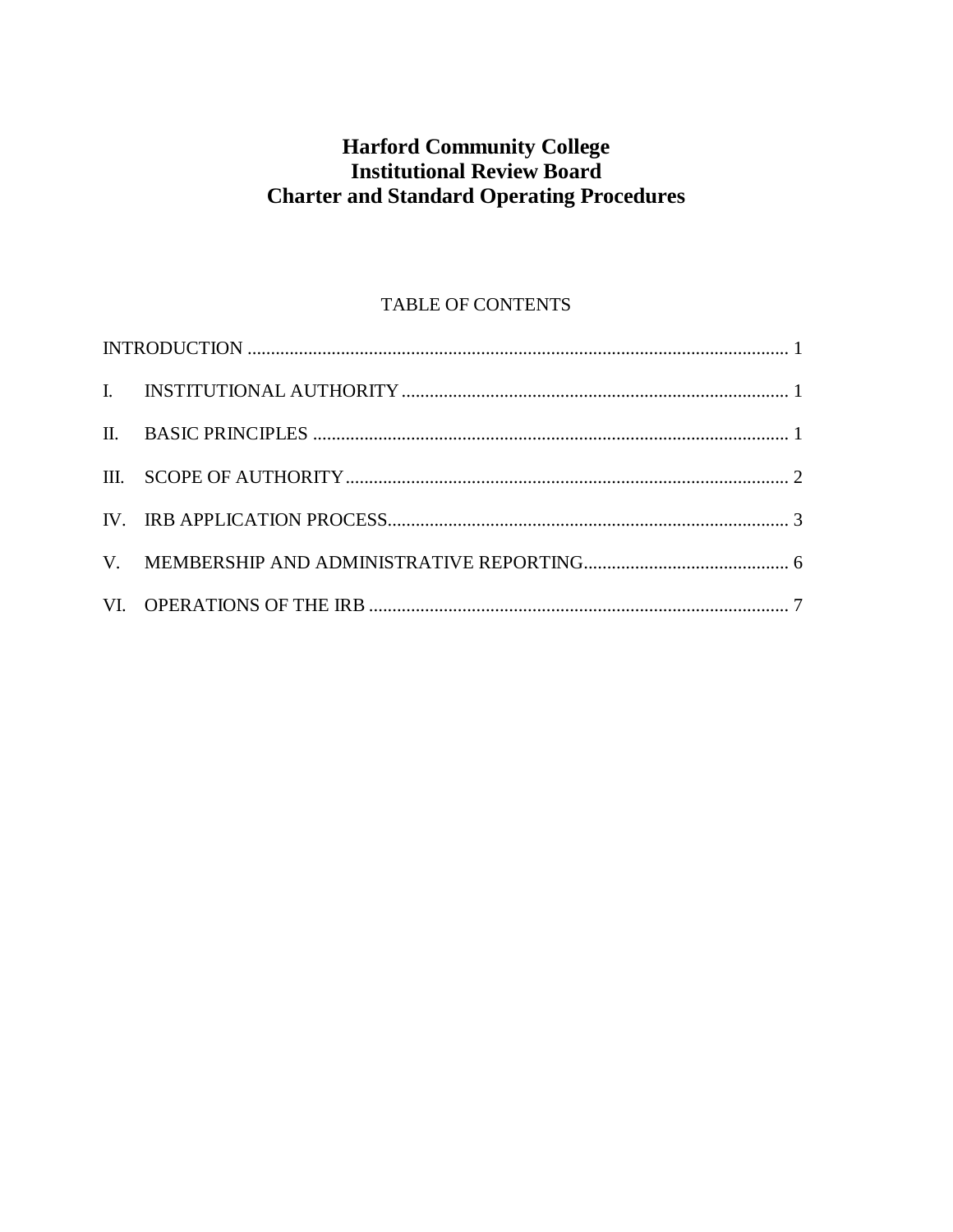# **BACKGROUND**

In 2002, the Maryland General Assembly passed House Bill 917, "Human Subjects Research – Institutional Review Boards." The new law took effect on October 1, 2002, and is now codified in Title 13, Subtitle 20 of the Health-General Article. The most relevant aspect of the law applies the federal regulations on the protection of human subjects to all research conducted in Maryland, not just federally funded research.

According to the federal regulations, an Institutional Review Board (IRB) established in each institution must determine that a research proposal meets the following criteria, in order to approve the proposal:

- Risks to research subjects are minimized.
- Risks to subjects, if present, are reasonable in relation to anticipated benefits.
- Selection of subjects is equitable (this criterion is concerned mainly with research involving vulnerable populations, such as children, prisoners, mentally disabled persons, etc.) – and the rights and the welfare of subjects must be protected.
- Informed consent is obtained, if necessary, and documented.
- There are adequate provisions to protect the privacy of subjects and the confidentiality of data, when appropriate.

## <span id="page-2-0"></span>**INTRODUCTION**

Through the Strategic Plan, Harford Community College encourages and supports faculty, administrators, and staff of the College to develop and execute scholarly work and research. The Harford IRB is charged with the review of proposed research projects that involve the use of human subjects and to assure compliance with Maryland state law. Specifically, the IRB reviews human subject research proposals to ensure that the rights and welfare of human subjects used in research studies by College personnel and outside institutions are protected; that risks have been considered and minimized; that the potential for benefit has been identified and maximized; that all human subjects volunteer to participate in research only after being provided with legally effective informed consent; that all College research is conducted in an ethical manner and in compliance with established standards. The IRB is authorized to review, approve, require modifications in, or disapprove research activities conducted by or through the College using human subjects.

It is not the role of the IRB to evaluate or provide rulings on methodological approach of the proposed research study, the merits of the research design, nor the potential contribution of the research to the scholarly literature. It is however, the responsibility of the IRB to evaluate each project in terms of the ethical standards with regard to issues such as informed consent, confidentiality, and any risk to the participants.

This Charter and Standard Operating Procedures clearly define the operating procedures for the IRB and provide definitions of the types of research/evaluation that must be submitted to the IRB for review.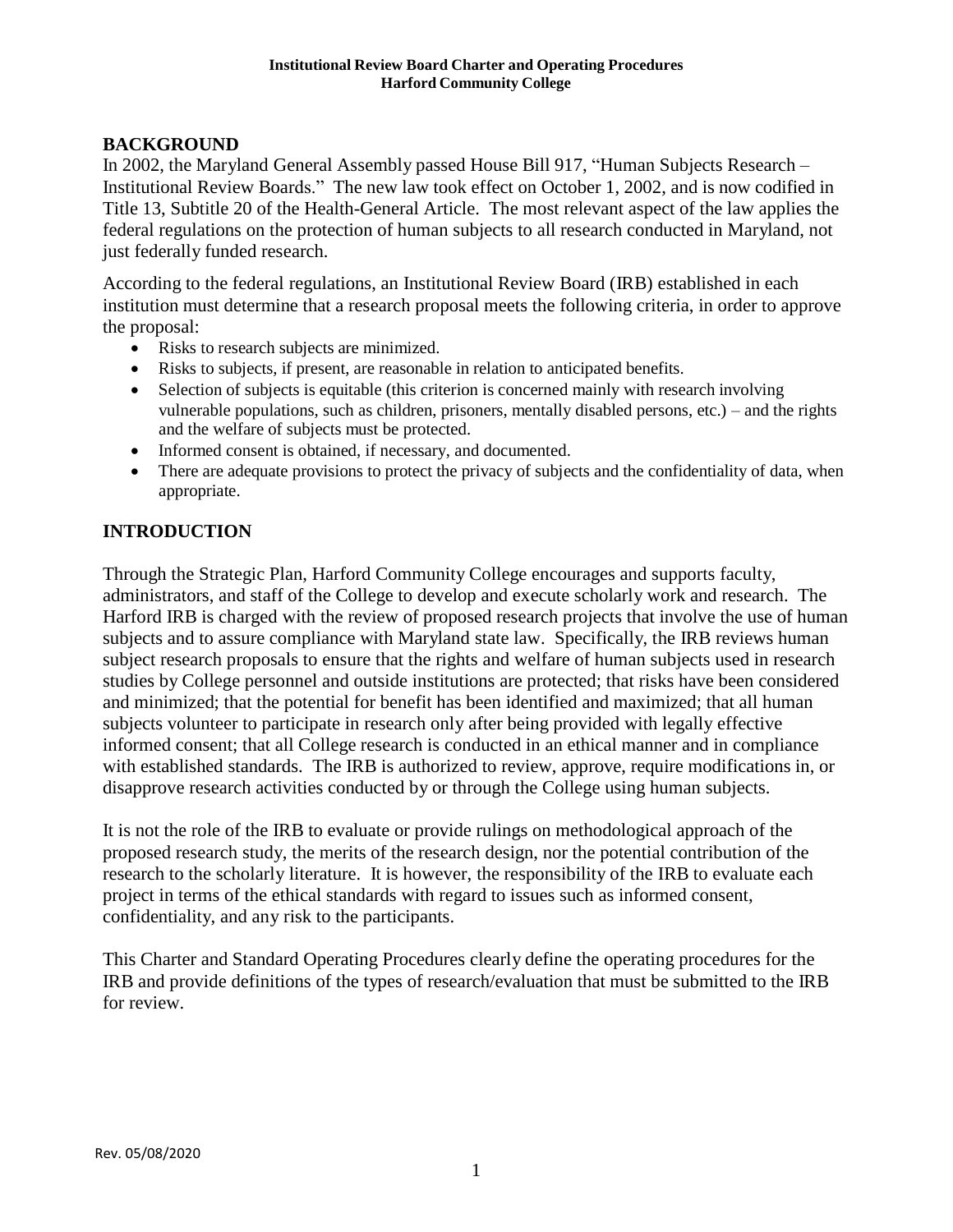# <span id="page-3-0"></span>**I. INSTITUTIONAL AUTHORITY**

This Charter and Standard Operating Procedures document establishes and empowers the Harford Community College Institutional Review Board. The IRB at Harford Community College is registered with the federal Office for Human Research Protections (OHRP) as an Institutional Review Board (*IRB # 00006991*).

### <span id="page-3-1"></span>**II. BASIC PRINCIPLES**

- A. The basic principles that govern the IRB in assuring that the rights and welfare of subjects are protected are contained in Ethical Principles and Guidelines for the Protection of Human Subjects of Research ("The Belmont Report"), and The National Commission for the Protection of Human Subjects of Biomedical and Behavioral Research, April 18, 1979 [see <http://www.hhs.gov/ohrp/humansubjects/guidance/belmont.html> ].
- B. Therefore, the following principles apply to all research, including student projects, involving human subjects at Harford Community College, to ensure that adequate safeguards are provided:
	- 1. Subjects' legal rights will be respected; their rights to privacy, dignity, and comfort will also be considered in approving proposed research.
	- 2. Risks to subjects must be reasonable in relation to any anticipated benefits, to subjects, and to the importance of the knowledge that may reasonably be expected to result.
	- 3. Adequate provisions must be made for all facilities, procedures, and professional attention necessary for the protection of the individual as a research subject.
	- 4. Adequate provisions should be made for recruiting a subject population that is representative of the Harford Community College population base in terms of gender and minority representation unless scientifically justified.
	- 5. Research involving human subjects must be supervised by qualified persons, including qualified clinicians for all study-related healthcare decisions.
	- 6. Participation of a human subject in research must be voluntary and the right to withdraw at any time must be provided. Information provided to gain subject consent must be adequate, appropriate, and presented in lay language appropriate to the subject population.
	- 7. All research programs that involve human subjects must be reviewed by the IRB and must receive approval of a formally constituted review *prior* to their initiation or *prior* to initiating any changes to the protocol. Continuing research programs are subject to periodic review, to be carried out no less often than once a year.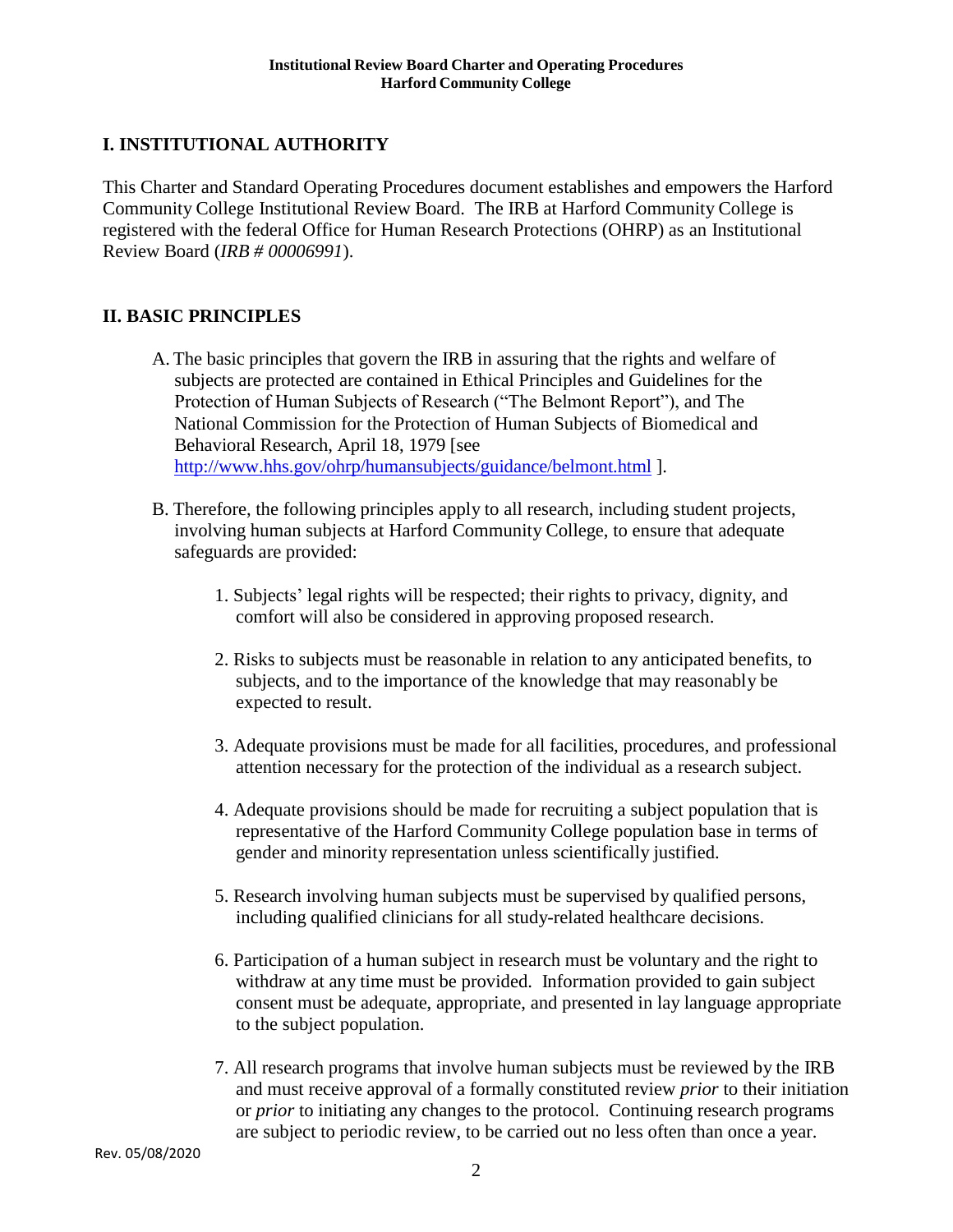#### <span id="page-4-0"></span>**III. SCOPE OF AUTHORITY**

Harford Community College's application for a Federalwide Assurance (FWA) through OHRP has been approved and therefore HCC agrees to consider *all* research involving the use of humans, or data maintained by the college as being subject to federal regulations regardless of the source of funding.

It is not the role of the IRB to evaluate or provide rulings on methodological approach of the proposed research study, the merits of the research design, nor the potential contribution of the research to the scholarly literature. It is however, the responsibility of the IRB to evaluate each project in terms of the ethical standards with regard to issues such as informed consent, confidentiality, and any risk to the participants.

All research projects submitted by persons not affiliated with Harford Community College must make application to the IRB.

Projects/grants relying on summary statistics on the College/IR Website describing students or employees do not require IRB review or approval prior to dissemination.

### **IV. RB APPLICATION PROCESS**

#### A. Process

It is the responsibility of all employees of the College to be familiar with the IRB Charter and to submit applications for review as indicated. The application process is determined by the level of IRB review indicated. Application to the IRB must be made prior to soliciting subject participation or data collection.

Federal guidance describes three levels of IRB review. The determination of the level of review is dependent on the purpose of research, the subjects under review, the type of intervention to be studied, and the data to be collected and analyzed.

Exempt Research projects involve

- educational settings, involving normal educational practices, such as research on regular and special education instructional strategies, or research on the effectiveness of or the comparison among instructional techniques or classroom management methods.
- use of educational tests (cognitive, diagnostic, aptitude, achievement), survey procedures, interview procedures or observation of public behavior where the identification of the subjects is not possible.
- collection or study of existing data, documents, records, pathological specimens, or diagnostic specimens, if these sources are publicly available or if the information is recorded by the investigator in such a manner that subjects cannot be identified, directly or through identifiers linked to the subjects.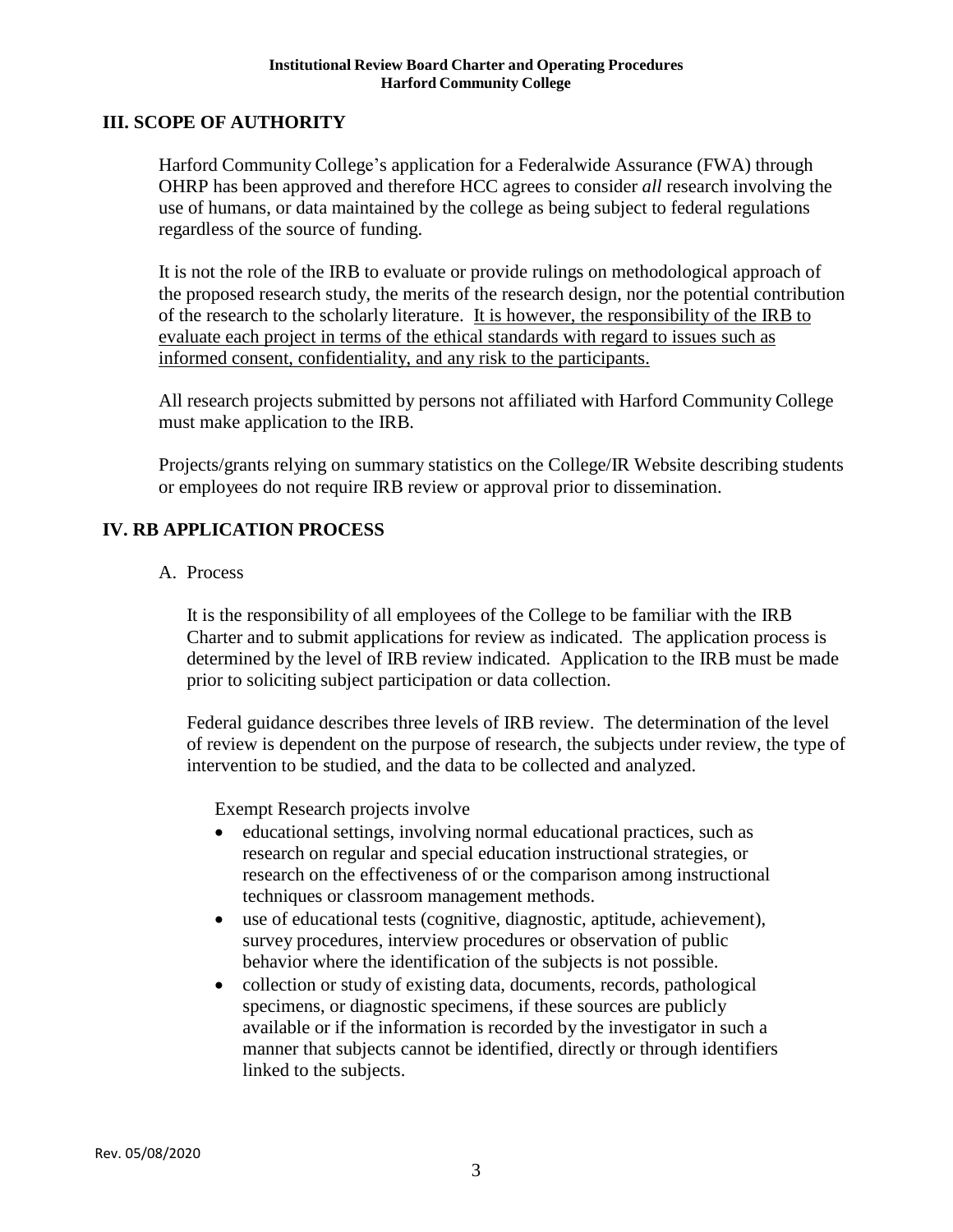Expedited research projects involve

- activities that present no more than minimal risk to human subjects, and involve only procedures specified in federal regulations.
- research that may include clinical trials, research on new drugs, new medical devices. A full listing of the studies to be considered here can be found at <http://www.hhs.gov/ohrp/policy/expedited98.html.>

Full IRB Committee research projects involve

• projects exposing subjects to risks greater than those normally encountered in daily life or in routine medical, dental, or psychological examinations.

The following charts are provided to help clarify the types of projects that will require IRB review and the appropriate application process.

Chart 1: Examples of Projects NOT Requiring IRB Review

Chart 2: Examples of Projects Requiring IRB Review

Chart 1 and Chart 2 are not meant to be exhaustive. If College employees have questions about a specific project and its relationship to review by the IRB, the issue should be presented directly to the Chair of the IRB.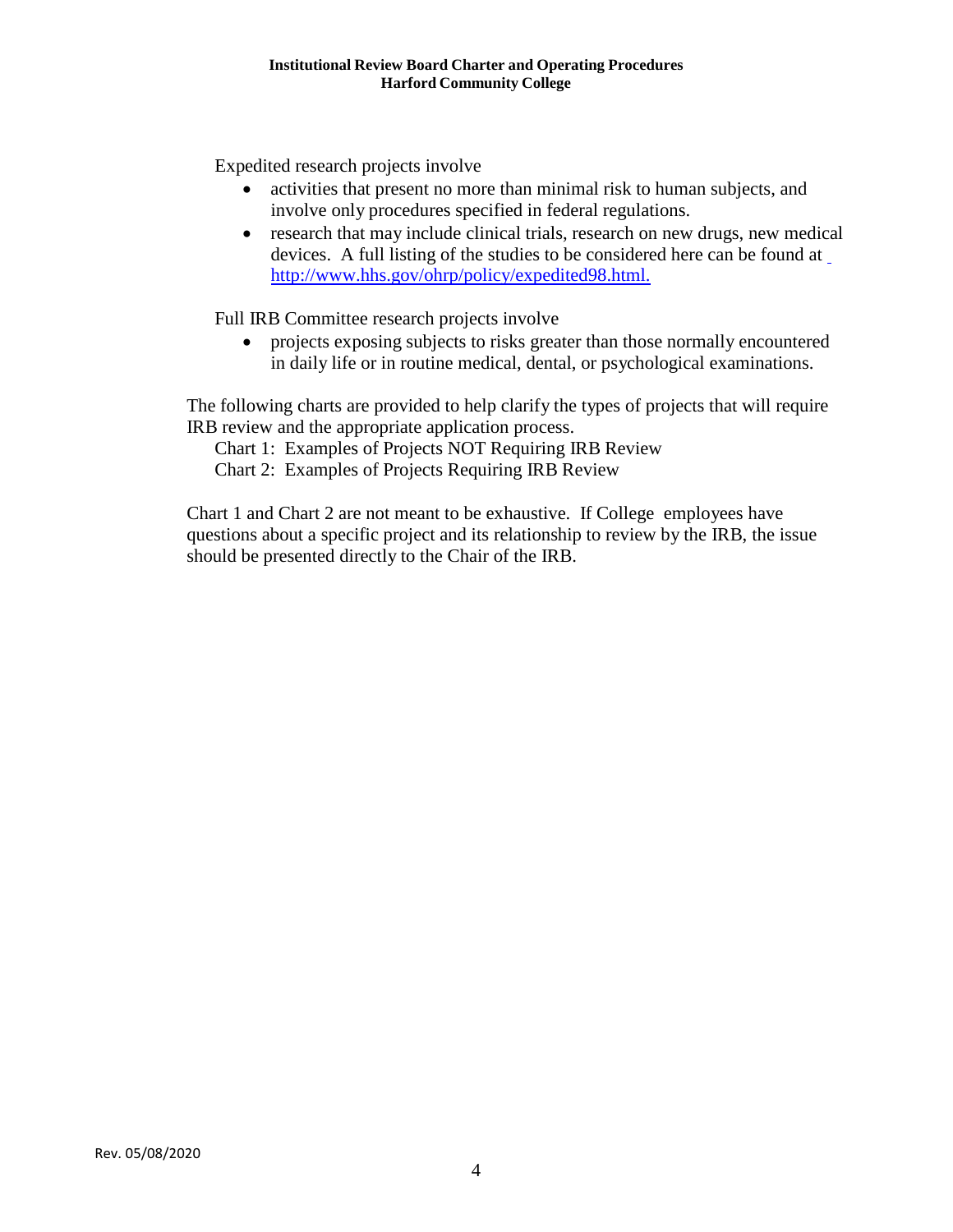#### **Institutional Review Board Charter and Operating Procedures Harford Community College**

| <b>Chart 1</b><br><b>Examples of Projects NOT Requiring IRB Review</b>                                                                                                                                                  |                                           |                                                           |  |  |  |
|-------------------------------------------------------------------------------------------------------------------------------------------------------------------------------------------------------------------------|-------------------------------------------|-----------------------------------------------------------|--|--|--|
| Description of Project                                                                                                                                                                                                  | Application to IRB<br><b>NOT Required</b> | Application Steps to the<br>Harford Community College IRB |  |  |  |
| Course based student learning outcomes assessment investigation<br>where the results will only inform or improve classroom<br>instruction and do not involve a control group design.                                    | X                                         |                                                           |  |  |  |
| Surveys administered to HCC students for the purpose of<br>informing and improving the educational environment at HCC.                                                                                                  | X                                         |                                                           |  |  |  |
| Standardized surveys administered to HCC students where the<br>information provided is anonymous and there is no means to link<br>responses to student level characteristics of academic records<br>(e.g. CCSSE, PACE). | X                                         | <b>NO IRB APPLICATION</b><br><b>NEEDED</b>                |  |  |  |
| Surveys designed by HCC employee(s) and sent to HCC<br>employees or students asking for perceptions of services provided<br>by the campus where there is no means to link responses to<br>individuals.                  | X                                         |                                                           |  |  |  |

| <b>Chart 2</b><br><b>Examples of Projects Requiring IRB Review</b> *                                                                                                             |                                              |                                                                                                                                                                                                                                              |  |  |  |
|----------------------------------------------------------------------------------------------------------------------------------------------------------------------------------|----------------------------------------------|----------------------------------------------------------------------------------------------------------------------------------------------------------------------------------------------------------------------------------------------|--|--|--|
| <b>Description of Project</b>                                                                                                                                                    | <b>Application to</b><br><b>IRB Required</b> | <b>Application Steps to the</b><br><b>Harford Community College IRB</b>                                                                                                                                                                      |  |  |  |
| Projects initiated by faculty or HCC employees where results<br>may be published in professional journals or presented at a<br>professional meeting(s).                          | Χ                                            | Complete the <i>Exempt Review Checklist</i><br>The IRB Chairperson will review and<br>communicate the outcome of the IRB review to<br>the Principal Investigator/Lead within 5<br>business days from submission of all required<br>documents |  |  |  |
| Course based outcome assessment project/research initiated by<br>HCC employees intended to inform instruction which include a<br>control group.                                  | X                                            |                                                                                                                                                                                                                                              |  |  |  |
| All requests by persons not affiliated or employed by HCC who<br>are requesting to include person level data on HCC<br>students/employees in their research and or dissertation. | Χ                                            | Complete the <i>Expedited/Full Review Checklist</i><br>IRB Chairperson will review along with 2<br>additional IRB members                                                                                                                    |  |  |  |
| Grants submitted by HCC to any governmental or non<br>governmental agency where the methodology includes collection<br>of person level data on HCC students/employees.           | Χ                                            | IRB Chairperson will communicate the outcome<br>3.<br>to the Principal Investigator/Lead within 14<br>business days from submission of all required                                                                                          |  |  |  |
| Grant submitted to any agency external to the College where an<br>HCC employee is a contributor and where person level data on<br>HCC students or employees will be required.    | X                                            | documents                                                                                                                                                                                                                                    |  |  |  |

\* In instances where students may be involved in course activities such as conducting surveys of HCC students, staff or faculty or members of the community, the course instructor is responsible for determining whether such activity is classified as those kinds of activities that require Institutional Review Board (IRB) approval. At minimum, if the instructor has any doubt concerning the classification of these activities, he/she is encouraged to complete an Exempt Protocol Summary Form for approval and submit it along with the protocol and any accompanying consent form(s), cover letter(s), and/or questionnaire(s) in order to obtain the guidance of the IRB regarding these activities.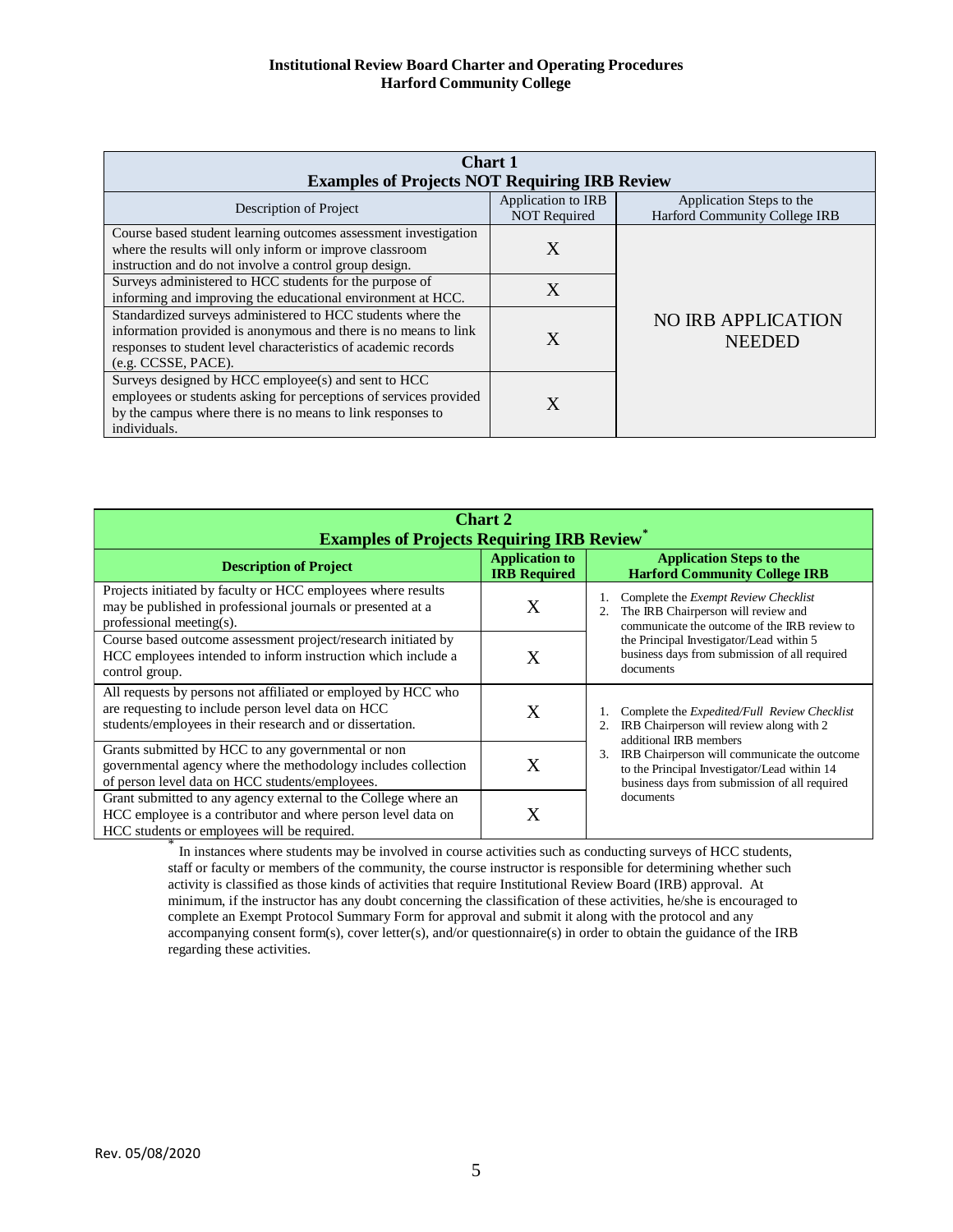## B. Appeals

The Principal Investigator (PI) of any proposal may appeal the decision of the IRB when a protocol has been disapproved or approved with recommendations and mutual agreement cannot be reached as to an acceptable alternative. Upon written notification of appeal from the PI, the IRB shall name an *ad hoc* committee of three or more faculty and/or consultants to review the protocol a second time. The *ad hoc* committee members must be acceptable to both the PI and the IRB. The protocol will be reviewed in accordance with the guidelines established herein and the decision of the *ad hoc*  committee will be referred to the IRB. The PI will be promptly notified of actions of the *ad hoc* committee and final action by the IRB. Final disapproval of the IRB cannot be overridden by any institutional official.

## C. Informed Consent

"Informed consent" means insuring that potential subjects and/or their legally authorized representatives are fully informed of all aspects of their participation in a research project so as to be able to exercise free power of choice without undue inducement or any element of force, fraud, deceit, duress, or other form of constraint or coercion. The basic elements of information necessary to such consent are found at [https://www.hhs.gov/ohrp/regulations-and-policy/guidance/informed-consent](https://www.hhs.gov/ohrp/regulations-and-policy/guidance/informed-consent-tips/index.html)[tips/index.html.](https://www.hhs.gov/ohrp/regulations-and-policy/guidance/informed-consent-tips/index.html) Given that the research conducted on campus may involve minors, informed consent for participation is of concern to the IRB. The IRB will review the content of the informed consent, and the method for assuring the informed consent is adequate and appropriate. Some research may not impose on the rights and welfare of human subjects to make informed consent a requirement. Therefore, the IRB may choose to waive the requirement to obtain a signed consent form for some or all subjects.

# <span id="page-7-0"></span>**V. MEMBERSHIP AND ADMINISTRATIVE REPORTING**

- A. The Analytics and Planning Office will be responsible for managing all administrative requirements of the IRB. The Chair of the IRB will be the Associate Vice President of Analytics and Planning at the College.
- B. The Chair appoints the Vice-Chair of the IRB with the concurrence of the IRB. The Vice-Chair presides over all convened IRB meetings in the absence of the Chair and has the authority to sign all IRB action items in the absence of the Chair. The Vice-Chair must be a voting member of the IRB.
- C. The IRB is administratively responsible for reporting to the Vice President for Student Affairs and Institutional Effectiveness and the President of the College.
- D. The IRB shall be composed of at least seven voting members. Alternates and non-voting members are also appointed. Alternates will have the authority to vote at IRB meetings only in instances where a voting member is unable to attend. Although an alternate may be designated for more than one IRB member, each alternate may represent only one

Rev. 05/08/2020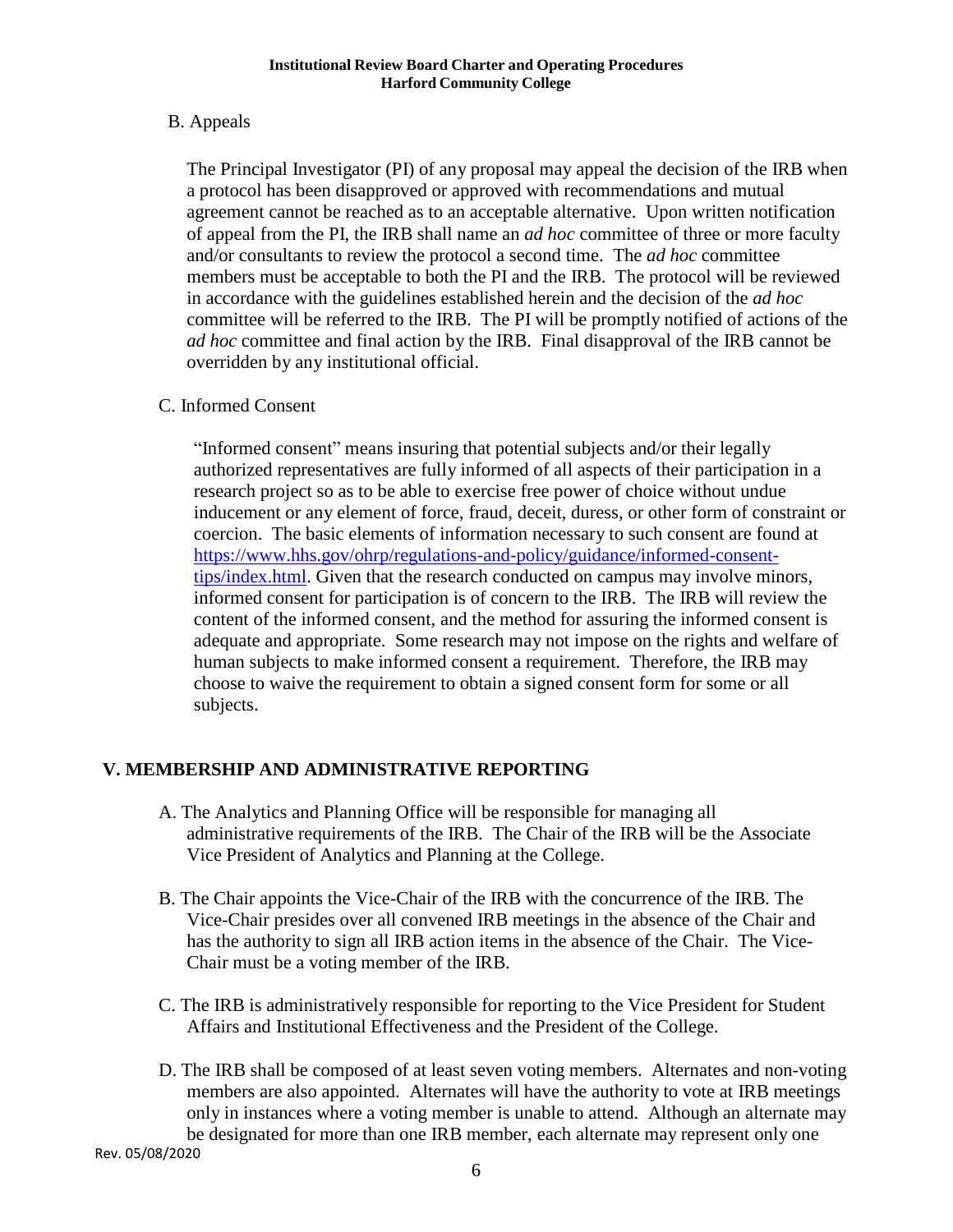#### **Institutional Review Board Charter and Operating Procedures Harford Community College**

regular member at a convened meeting. All appointments to the IRB will be communicated by the Chairperson of the IRB and as required, reported to the OHRP.

- E. The composition of members on the IRB will reflect the diversity of the campus and bring expertise that will assure adequate review of the research brought before the IRB. In addition to members representing various academic and service divisions focus of the campus.
- F. Members and alternates of the IRB shall be appointed by the Chair of the IRB for tenure of three (3) years. However, the term of appointment may be terminated by notice of the committee member to the Chair or by notice from the Chair. If a member finds that he/she is unable to attend meetings for an extended period, as a consequence of unavoidable conflicting activities, the IRB Chair must be informed so that a replacement may be appointed. Additionally, members may be removed from the IRB before their term is completed for reasons of poor attendance for which there is not reasonable justification, or for other manifestations of unwillingness or in capacity to serve the committee adequately. In either event, the Chair will appoint a replacement. Tenure on the IRB may be extended by mutual agreement between the member and the Chair.
- G. The IRB Chair must complete formal training at the time of the initial appointment. Training that satisfies this requirement is the on-line tutorial offered by OHRP at <https://www.hhs.gov/ohrp/education-and-outreach/index.html>
- H. IRB members do not receive compensation for their service.
- I. Liability coverage for IRB members is provided through Harford Community College's liability insurance coverage, whether or not the IRB member is an employee of HCC.
- J. No person shall be excluded from serving on the IRB based on sex, race, color or national origin.

### <span id="page-8-0"></span>**VI. OPERATIONS OF THE IRB**

- A. Meetings
	- 1. IRB meetings are scheduled as required.
	- 2. The place and time of the meeting, agenda, and study material to be reviewed are distributed to IRB members at least seven (7) days before the meeting.
	- 3. For applications requiring full IRB review, the IRB Chair assigns one primary reviewer and at least one secondary reviewer. The primary reviewer is assigned consistent with protocol content and reviewer expertise. Secondary reviewer(s)

.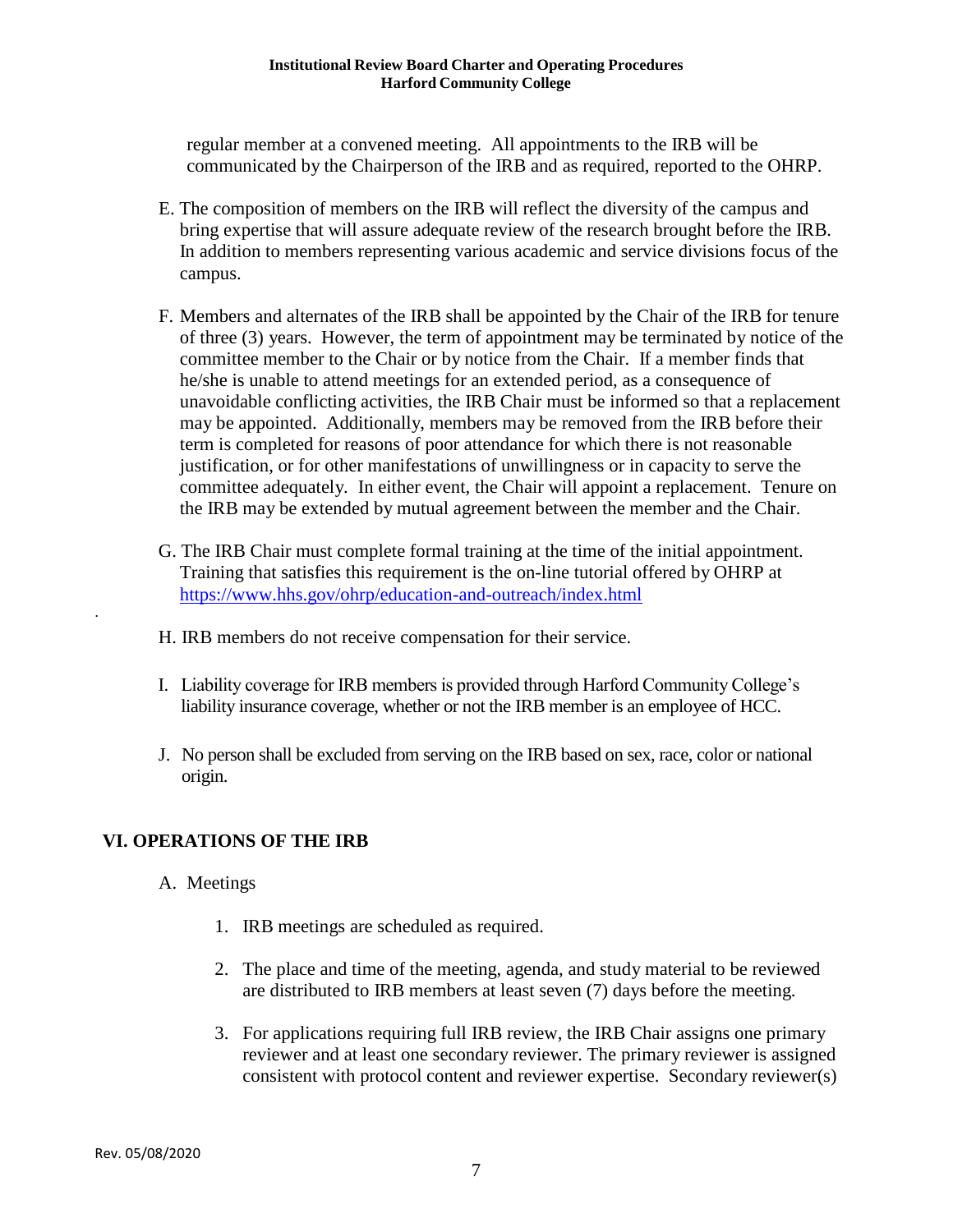#### **Institutional Review Board Charter and Operating Procedures Harford Community College**

may be assigned using additional factors such as their ability to provide a valuable perspective on salient non-scientific aspects of the research. The assigned reviewers lead the discussion of that protocol during the formal meeting. Other IRB members review summary information only, but have access to complete study documentation upon request.

#### B. Voting requirements

- 1. At all IRB meetings convened to review the proposal(s), a quorum of the IRB must be present. At a minimum, the membership in attendance must include at least one member whose primary concerns are in non-scientific areas.
- 2. In order for the research to be approved, it shall receive the approval of a majority of those voting members present at the meeting.
- 3. Principal Investigators, including those who are also IRB members, may offer information and answer questions about their protocols at a convened meeting, but may not be present during voting.
- 4. Although convened meetings of the IRB are open to the public, materials submitted for review, discussions of protocols, and individual votes are considered confidential and should not be discussed outside of the meeting context. If during an IRB meeting the Chair moves the meeting to executive session then any visitors will be asked to leave the room until the executive session has ended.

#### C. Documentation

The IRB prepares and maintains adequate documentation of IRB activities, including the following:

- 1. Copies of all research proposals reviewed, approved sample consent documents, and continuing reports submitted by investigators.
- 2. Copies of all correspondence between the IRB and the investigators.
- 3. Detailed minutes of IRB meetings, showing:
	- a. Members present (any consultants/ guests/others shown separately).
	- b. Results of discussions on debated issues and record of IRB decisions.
	- c. Record of voting (showing votes for, against and abstentions).
- 4. Records of continuing review activities, updated consent documents and summaries of on-going project activities. Consent documents are stamped to show IRB approval and date of approval expiration.
- 4. Other correspondence or documents generated by the IRB.